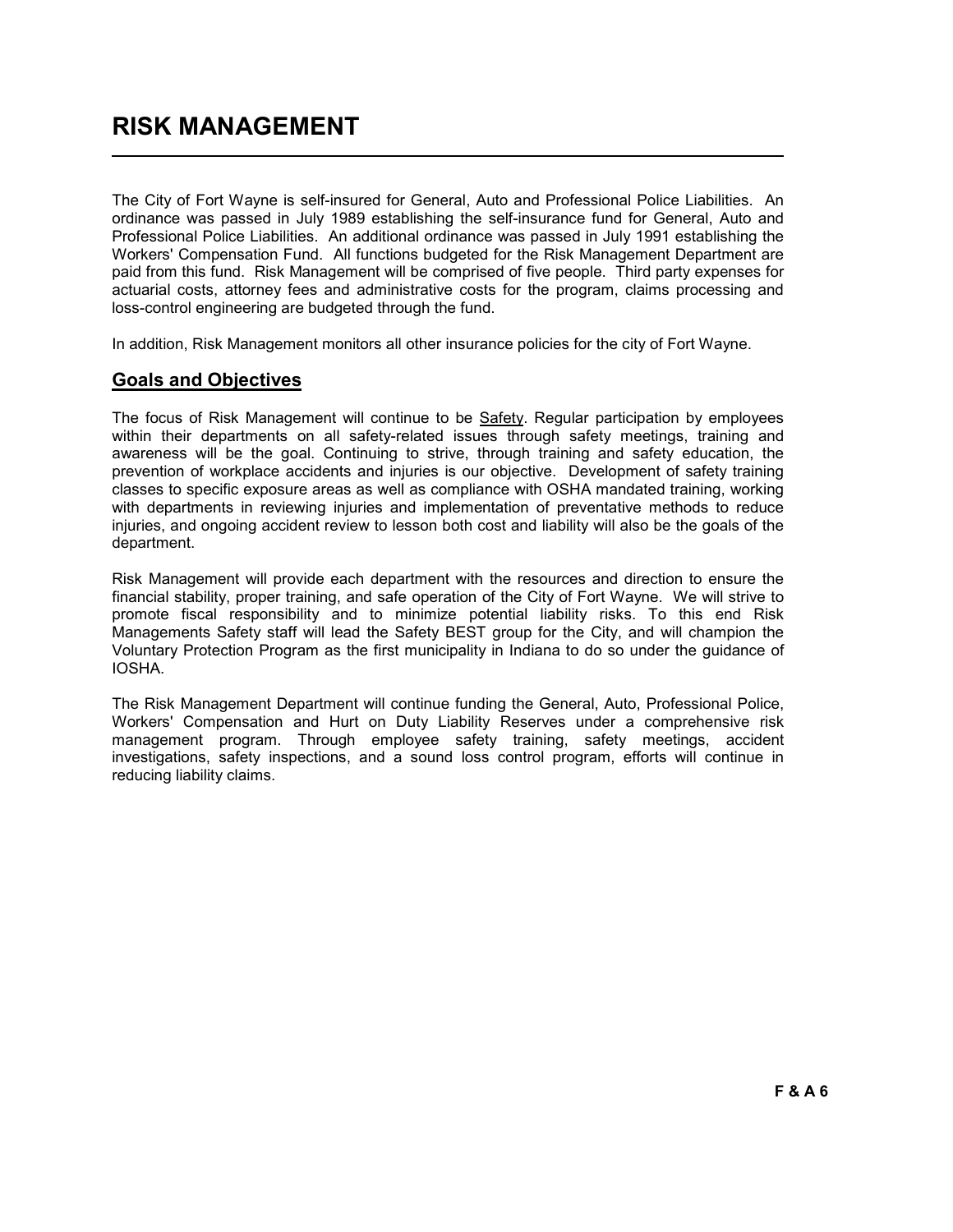## SELF INSURANCE-LIABILITY Dept # 404-404-SELF 2007 BUDGET COMPARISON

|                         | 2005<br><b>ACTUAL</b>          | 2006<br><b>APPROVED</b><br>2007<br><b>SUBMITTED</b><br><b>THRU 06/30/06</b> |         |    | \$ INCREASE<br>(DECREASE)<br>FROM 2006 APPR<br>T0 2007 | % CHANGE<br>FROM 2006 APPR<br>T0 2007 |        |
|-------------------------|--------------------------------|-----------------------------------------------------------------------------|---------|----|--------------------------------------------------------|---------------------------------------|--------|
|                         |                                |                                                                             |         |    |                                                        |                                       |        |
| 4111 WAGES-REG          | \$<br>93,033                   | - \$                                                                        | 107,879 | \$ | 133,073                                                | \$<br>25,194                          |        |
| 4115 PARTTIME           |                                |                                                                             | 2,388   |    | 2,388                                                  |                                       |        |
| <b>TOTAL WAGES</b>      | \$<br>93,033 \$                |                                                                             | 110,267 | \$ | 135,461                                                | \$<br>25,194                          | 22.85% |
| 4131 PERF               | 3,716                          |                                                                             | 5,802   |    | 8,317                                                  | 2,515                                 |        |
| 4132 FICA               | 7,215                          |                                                                             | 8,253   |    | 10,363                                                 | 2,110                                 |        |
| 4134 GRP INS            | 14.004                         |                                                                             | 19,625  |    | 25,500                                                 | 5,875                                 |        |
| 4136 UNEMPLOYMENT       | 36                             |                                                                             | 54      |    | 135                                                    | 82                                    |        |
| 4137 WORKERS COMP       | 192                            |                                                                             | 113     |    | 900                                                    | 787                                   |        |
| 413A PERF/FRINGE        | 2,224                          |                                                                             | 3,165   |    | 3,992                                                  | 827                                   |        |
| 413R RETIREE HEALTH     | 6,996                          |                                                                             | 7,848   |    |                                                        | (7, 848)                              |        |
| <b>TOTAL 4100</b>       | \$<br>127,416                  | \$                                                                          | 155,126 | \$ | 184,668                                                | \$<br>29,542                          | 19.04% |
|                         |                                |                                                                             |         |    |                                                        |                                       |        |
| 4212 STATIONARY/FORMS   | \$<br>$\overline{\phantom{a}}$ | \$                                                                          | 185     | \$ | 185                                                    | \$                                    |        |
| 4214 SAFETY ITEMS       | 1,017                          |                                                                             | 1,500   |    | 1,500                                                  |                                       |        |
| 4219 OTHR OFFC SUPPL    | 1,742                          |                                                                             | 2,000   |    | 2,000                                                  |                                       |        |
| <b>TOTAL 4200</b>       | \$<br>2,759                    | \$                                                                          | 3,685   | \$ | 3,685                                                  | \$                                    |        |
| 4311 LEGAL SRVCS        | \$<br>653,203                  | -\$                                                                         | 375,000 | \$ | 400,000                                                | \$<br>25,000                          |        |
| 4314 CONSULT SRVCS      | 58,120                         |                                                                             | 50,455  |    | 50,455                                                 |                                       |        |
| 431K SEMINAR FEES       | 505                            |                                                                             | 1,000   |    | 1,000                                                  |                                       |        |
| 431S SOFTWARE TRAIN     | 360                            |                                                                             | 360     |    | 360                                                    |                                       |        |
| 4322 POSTAGE            | 547                            |                                                                             | 600     |    | 720                                                    | 120                                   |        |
| 4323 TELEPHONE          | 765                            |                                                                             | 777     |    | 780                                                    | 3                                     |        |
| 432C CELL PHONE         | 153                            |                                                                             | 600     |    |                                                        | (600)                                 |        |
| 4342 LIABILITY INSUR    | 2,808                          |                                                                             | 72      |    | 84                                                     | 12                                    |        |
| 4343 OFCL/CRIME BOND    | 14                             |                                                                             | 10      |    | 10                                                     |                                       |        |
| 4344 OTH CASUALTY INSUR | 9,603                          |                                                                             |         |    |                                                        |                                       |        |
| 4363 CONT OTH REP       | 254                            |                                                                             |         |    |                                                        |                                       |        |
| 4369 CONT SRVCS         | 1,640                          |                                                                             |         |    |                                                        |                                       |        |
| 4377 CC BLDG PARKING    | 50                             |                                                                             |         |    |                                                        |                                       |        |
| 4391 SUBS & DUES        | 468                            |                                                                             | 905     |    | 905                                                    |                                       |        |
| 4399 OTHR SRVCS         | 948                            |                                                                             |         |    |                                                        |                                       |        |
| <b>TOTAL 4300</b>       | \$<br>729,438                  | \$                                                                          | 429,779 | \$ | 454,314                                                | \$<br>24,535                          | 5.71%  |
|                         |                                |                                                                             |         |    |                                                        |                                       |        |
| 4443 PUR OFFC EQP       | \$<br>506                      | \$                                                                          |         | \$ | 500                                                    | \$<br>500                             |        |
| 4444 PUR OTHR EQP       | 147                            |                                                                             |         |    |                                                        |                                       |        |
| 4445 PUR COMPUTER       | 906                            |                                                                             |         |    |                                                        |                                       |        |
| <b>TOTAL 4400</b>       | \$<br>1,559                    | \$                                                                          | ٠       | \$ | 500                                                    | \$<br>500                             | 500%** |
| <b>TOTAL EXPENSES</b>   | \$<br>861,172                  |                                                                             | 588,590 |    | 643,167                                                | \$<br>54,577                          | 9.27%  |
|                         |                                | \$                                                                          |         | \$ |                                                        |                                       |        |

\*\* Percentage high due to the fact that 4400's in 2006 were covered with lease dollars.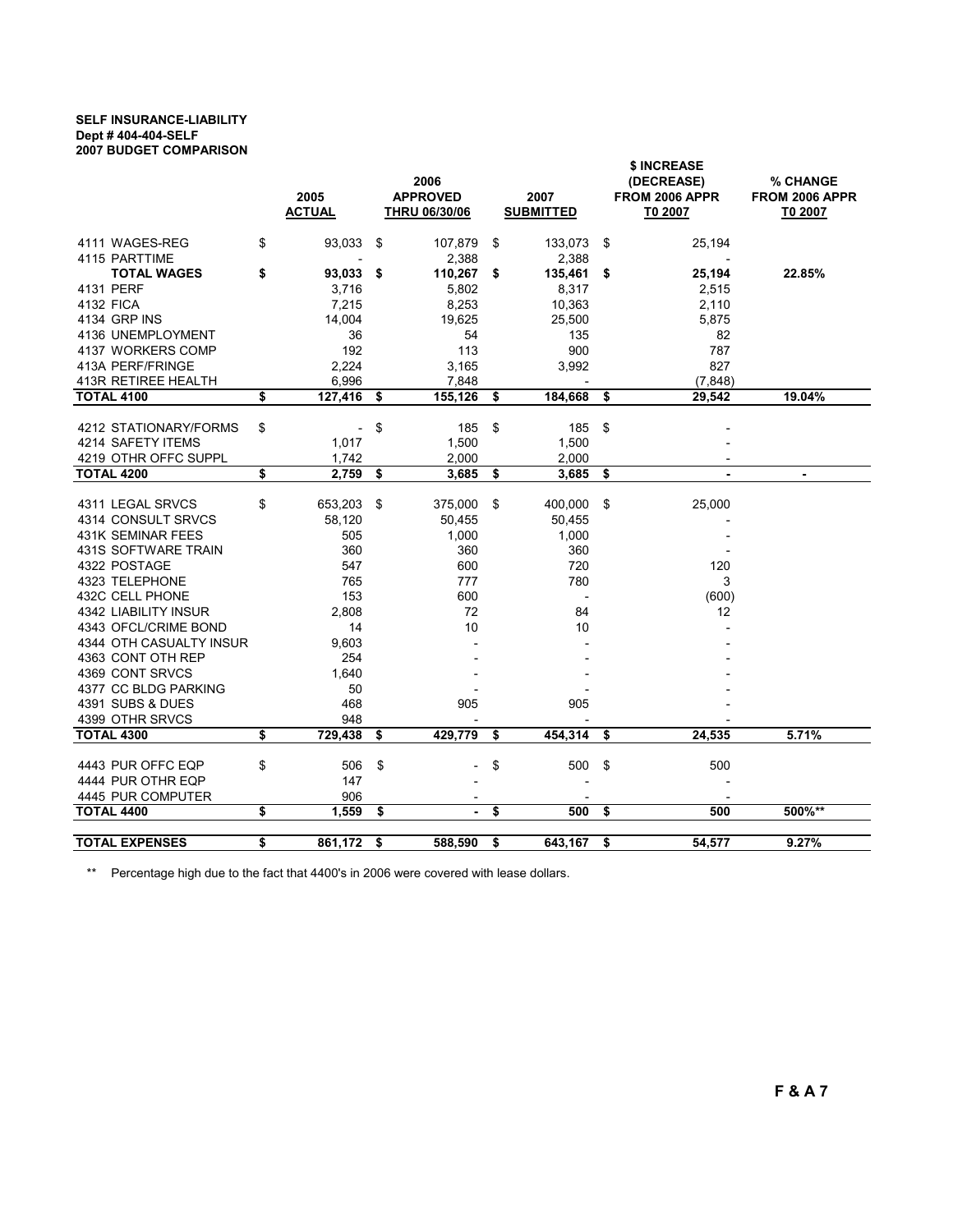## WORKERS COMPENSATION Dept # 405-405-WCOM

| <b>2007 BUDGET COMPARISON</b> | 2005<br><u>ACTUAL</u>    | 2006<br><b>APPROVED</b><br><b>THRU 06/30/06</b> | 2007<br><b>SUBMITTED</b> |         |     | \$ INCREASE<br>(DECREASE)<br>FROM 2006 APPR<br>TO 2007 | % CHANGE<br>FROM 2006 APPR<br><b>TO 2007</b> |
|-------------------------------|--------------------------|-------------------------------------------------|--------------------------|---------|-----|--------------------------------------------------------|----------------------------------------------|
| 4111 WAGES-REG                | \$<br>59,153             | \$<br>108,902                                   | \$                       | 82,455  | -\$ | (26, 446)                                              | -24.28%                                      |
| 4131 PERF                     | 3,920                    | 5,990                                           |                          | 5,153   |     | (836)                                                  |                                              |
| 4132 FICA                     | 4,192                    | 8,331                                           |                          | 6,308   |     | (2,023)                                                |                                              |
| 4134 GROUP HEALTH INSUR       | 14,004                   | 19,625                                          |                          | 17,000  |     | (2,625)                                                |                                              |
| 4136 UNEMPLOYMENT             | 48                       | 54                                              |                          | 82      |     | 28                                                     |                                              |
| 4137 WORKERS COMP             | 192                      | 180                                             |                          | 60      |     | (120)                                                  |                                              |
| 413A PERF/FRINGE              | 2,363                    | 3,267                                           |                          | 2,474   |     | (793)                                                  |                                              |
| 413R RETIREE HEALTH INSUR     | 6,996                    | 7,848                                           |                          | 8,496   |     | 648                                                    |                                              |
| 4161 SETTLEMENT               | $\overline{\phantom{a}}$ |                                                 |                          |         |     |                                                        |                                              |
| <b>TOTAL 4100</b>             | \$<br>90,868             | \$<br>154,196                                   | \$                       | 122,029 | \$  | (32, 168)                                              | -20.86%                                      |
| 4212 STATIONARY/FORMS         | \$<br>64                 | \$<br>350                                       | \$                       | 350     | \$  |                                                        |                                              |
| 4214 SAFETY ITEMS             | 1,125                    | 1,500                                           |                          | 1,500   |     | $\overline{a}$                                         |                                              |
| 4219 OTHER OFFICE SUPPLIES    | 884                      | 1,504                                           |                          | 2,000   |     | 496                                                    |                                              |
| 4231 GASOLINE                 | 831                      | 825                                             |                          | 1,200   |     | 375                                                    |                                              |
| <b>TOTAL 4200</b>             | \$<br>2,904              | \$<br>4,179                                     | \$                       | 5,050   | \$  | 871                                                    | 20.84%                                       |
|                               |                          |                                                 |                          |         |     |                                                        |                                              |
| 4312 MEDIC SERVICES           | \$<br>26,315             | \$<br>37,000                                    | \$                       | 37,000  | -\$ | $\overline{\phantom{a}}$                               |                                              |
| 4314 CONSULT SERVICES         | 106,831                  | 81,871                                          |                          | 81,870  |     | (1)                                                    |                                              |
| 431H BANK SERVICE             | $\overline{a}$           | $\blacksquare$                                  |                          | 120     |     | 120                                                    |                                              |
| 431K SEMINAR FEES             | 75                       | 1,000                                           |                          | 1,000   |     |                                                        |                                              |
| 431S SOFTWARE TRAINING        | $\overline{\phantom{a}}$ | 360                                             |                          | 360     |     |                                                        |                                              |
| 4322 POSTAGE                  | 199                      | 240                                             |                          | 240     |     |                                                        |                                              |
| 4323 TELEPHONE                | 134                      | 240                                             |                          | 240     |     |                                                        |                                              |
| 4324 TRAVEL                   | $\overline{\phantom{0}}$ | 400                                             |                          | 400     |     |                                                        |                                              |
| 4326 MILEAGE                  | 120                      | 690                                             |                          | 690     |     | $\overline{\phantom{a}}$                               |                                              |
| 432C CELL PHONE               | 226                      | 600                                             |                          | 240     |     | (360)                                                  |                                              |
| 432L LONG DISTANCE            | 49                       | 120                                             |                          | 120     |     |                                                        |                                              |
| 4342 LIABILITY INSUR          | 72                       | 72                                              |                          | 84      |     | 12                                                     |                                              |
| 4343 OFCL/CRIME BOND          | 14                       | 80                                              |                          | 10      |     | (70)                                                   |                                              |
| 4345 AUTO INSUR               | 84                       | 102                                             |                          | 58      |     | (44)                                                   |                                              |
| 4363 CONT OTHER REPAIR        | 254                      | $\overline{\phantom{a}}$                        |                          |         |     |                                                        |                                              |
| 4369 CONT SRVCS               | 1,640                    |                                                 |                          |         |     | $\overline{a}$                                         |                                              |
| 436N GARAGE NON-TARGET        | $\overline{\phantom{a}}$ | 600                                             |                          | 600     |     | $\overline{\phantom{a}}$                               |                                              |
| 436T GARAGE TARGET            | 1,272                    | 1,176                                           |                          | 588     |     | (588)                                                  |                                              |
| 4377 CC BLD PKG               | $\overline{\phantom{a}}$ | $\overline{\phantom{a}}$                        |                          | 300     |     | 300                                                    |                                              |
| 4391 SUBS & DUES              | 438                      | 850                                             |                          | 850     |     | $\overline{\phantom{a}}$                               |                                              |
| 4392 LICENSES                 | $\overline{\phantom{a}}$ | 100                                             |                          | 100     |     | $\overline{a}$                                         |                                              |
| 439B MASTER LEASE             |                          | 1,923                                           |                          | 3,841   |     | 1,918                                                  |                                              |
| <b>TOTAL 4300</b>             | \$<br>137,722            | \$<br>127,424                                   | \$                       | 128,711 | \$  | 1,287                                                  | 1.01%                                        |
| 4443 PUR OFFC EQP             | \$<br>506                | \$                                              | \$                       | 1,100   | \$  | 1,100                                                  |                                              |
| 4445 PUR COMPUTER             | 1,050                    |                                                 |                          |         |     |                                                        |                                              |
| <b>TOTAL 4400</b>             | \$<br>1,556              | \$<br>$\blacksquare$                            | \$                       | 1,100   | \$  | 1,100                                                  | 1100%**                                      |
| <b>TOTAL EXPENSES</b>         | \$<br>233.051            | \$<br>285.799                                   | \$                       | 256,890 | \$  | (28,910)                                               | $-10.12%$                                    |
|                               |                          |                                                 |                          |         |     |                                                        |                                              |

\*\* Percentage high due to the fact that 4400's in 2006 were covered with lease dollars.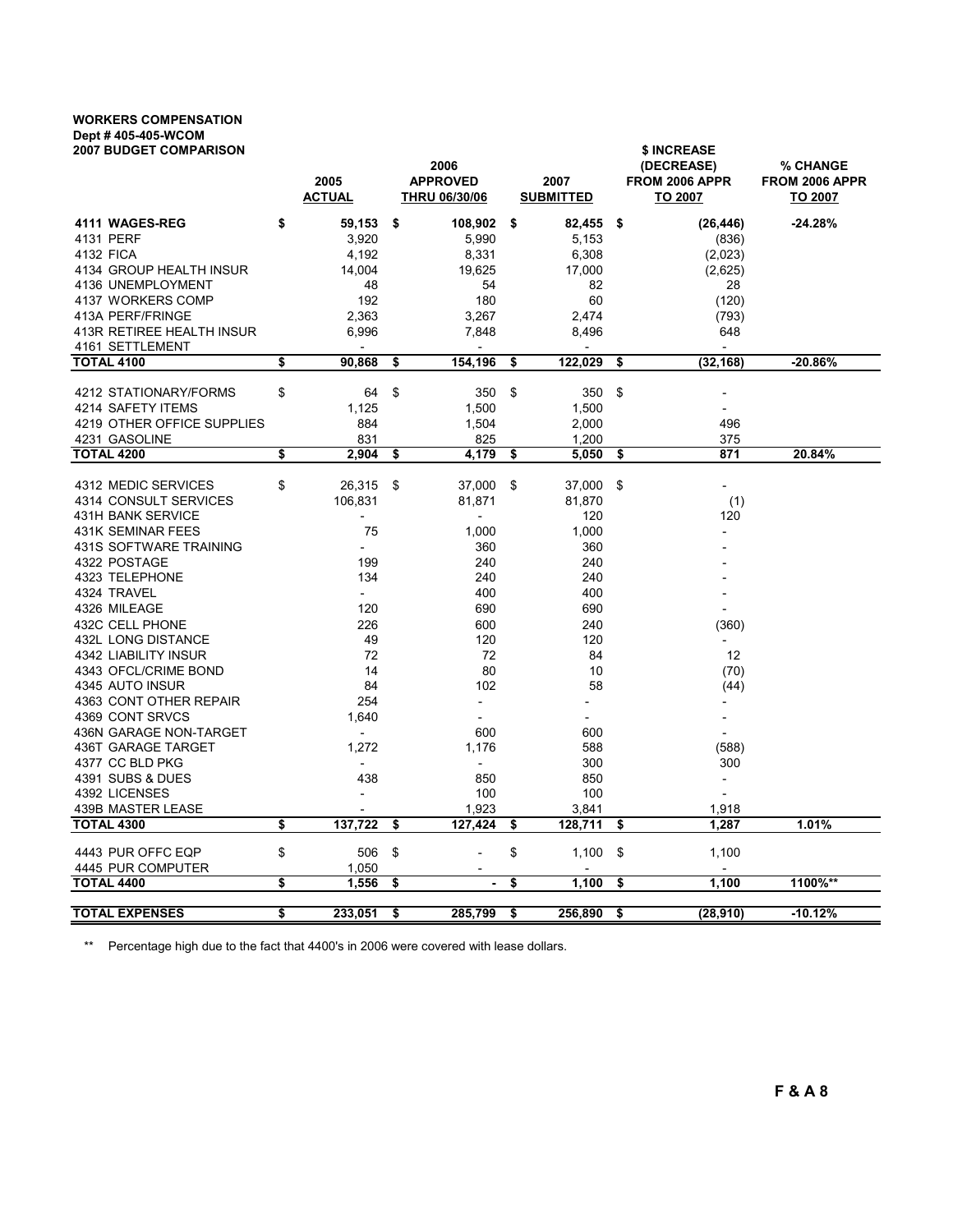| Self Insurance 2007-2011 Capital Improvement Program |                                               |                          |                                 |       |                             |      |      |  |  |  |  |
|------------------------------------------------------|-----------------------------------------------|--------------------------|---------------------------------|-------|-----------------------------|------|------|--|--|--|--|
|                                                      | <b>FUNDING SOURCE CODE:</b>                   | <b>GRP-Grant Pending</b> |                                 |       | PT-Property Tax             |      |      |  |  |  |  |
|                                                      | CC-Cumulative Capital Fund                    | LE-Lease                 |                                 |       | RB-Revenue Bond             |      |      |  |  |  |  |
|                                                      | <b>CDBG-Community Development Block Grant</b> |                          | InfraBd-Infrastructure Bond     |       | ST-State Source             |      |      |  |  |  |  |
|                                                      | CEDIT-Co. Economic Development Income Tax     |                          | LRS-Local Roads & Streets       |       | <b>SU-Sewer Utility</b>     |      |      |  |  |  |  |
|                                                      | <b>CO-County Source</b>                       | MISC-Miscellaneous       |                                 |       | SWU-Stormwater Utility      |      |      |  |  |  |  |
|                                                      | <b>FED-Federal Source</b>                     |                          | MVH-Motor Vehicle Highway       |       | TIF-Tax Increment Financing |      |      |  |  |  |  |
|                                                      | <b>GOB-General Obligation Bond</b>            |                          | PCBF-Park Cumulative Bldg. Fund |       | UF-User Fee                 |      |      |  |  |  |  |
|                                                      | <b>GRA-Grant Approved</b>                     | <b>PS-Private Source</b> |                                 |       | <b>WU-Water Utility</b>     |      |      |  |  |  |  |
| Item $#$                                             |                                               | <b>Funding</b>           |                                 |       | <b>Expenditure</b>          |      |      |  |  |  |  |
|                                                      | <b>Project Title &amp; Description</b>        | <b>Source</b>            | 2007                            | 2008  | 2009                        | 2010 | 2011 |  |  |  |  |
|                                                      | Purchase Computer                             | MISC                     |                                 |       | 1.000                       |      |      |  |  |  |  |
|                                                      | <b>Purchase Printer</b>                       | <b>MISC</b>              | 500                             |       | 600                         |      |      |  |  |  |  |
| 3                                                    | Purchase Fax                                  | MISC                     |                                 |       | 300                         |      |      |  |  |  |  |
| <b>TOTAL</b>                                         |                                               | 500                      |                                 | 1.900 |                             |      |      |  |  |  |  |

1. Replace computer for Safety Investigator

2. Replace printer for Safety Investigator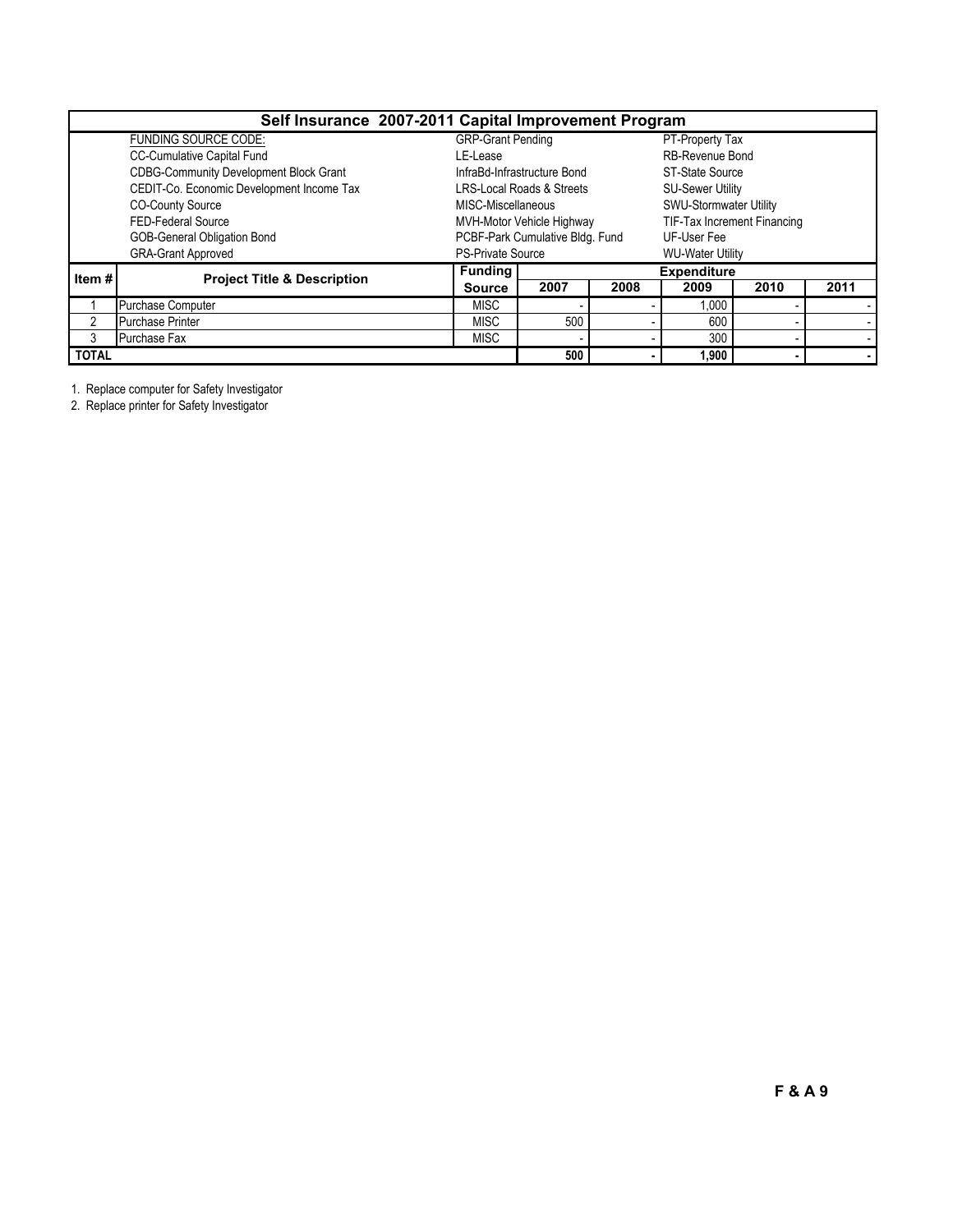| Workers Compensation 2007-2011 Capital Improvement Program |                                               |                          |                                      |       |                               |                          |      |  |  |  |  |  |
|------------------------------------------------------------|-----------------------------------------------|--------------------------|--------------------------------------|-------|-------------------------------|--------------------------|------|--|--|--|--|--|
|                                                            | <b>FUNDING SOURCE CODE:</b>                   | <b>GRP-Grant Pending</b> |                                      |       | PT-Property Tax               |                          |      |  |  |  |  |  |
|                                                            | <b>CC-Cumulative Capital Fund</b>             | LE-Lease                 |                                      |       | RB-Revenue Bond               |                          |      |  |  |  |  |  |
|                                                            | <b>CDBG-Community Development Block Grant</b> |                          | InfraBd-Infrastructure Bond          |       | ST-State Source               |                          |      |  |  |  |  |  |
|                                                            | CEDIT-Co. Economic Development Income Tax     |                          | <b>LRS-Local Roads &amp; Streets</b> |       | <b>SU-Sewer Utility</b>       |                          |      |  |  |  |  |  |
|                                                            | <b>CO-County Source</b>                       | MISC-Miscellaneous       |                                      |       | <b>SWU-Stormwater Utility</b> |                          |      |  |  |  |  |  |
|                                                            | <b>FED-Federal Source</b>                     |                          | MVH-Motor Vehicle Highway            |       | TIF-Tax Increment Financing   |                          |      |  |  |  |  |  |
|                                                            | <b>GOB-General Obligation Bond</b>            |                          | PCBF-Park Cumulative Bldg. Fund      |       | UF-User Fee                   |                          |      |  |  |  |  |  |
|                                                            | <b>GRA-Grant Approved</b>                     | <b>PS-Private Source</b> |                                      |       | <b>WU-Water Utility</b>       |                          |      |  |  |  |  |  |
| Item#                                                      |                                               | <b>Funding</b>           |                                      |       | <b>Expenditure</b>            |                          |      |  |  |  |  |  |
|                                                            | <b>Project Title &amp; Description</b>        | <b>Source</b>            | 2007                                 | 2008  | 2009                          | 2010                     | 2011 |  |  |  |  |  |
|                                                            | Computers                                     | <b>MISC</b>              | ۰                                    | 1,000 |                               | 1,000                    |      |  |  |  |  |  |
| 2                                                          | <b>Printers</b>                               | <b>MISC</b>              | 1,100                                |       |                               | 1,000                    |      |  |  |  |  |  |
| 3                                                          | <b>File Cabinet</b>                           | <b>MISC</b>              | $\blacksquare$                       | 1,000 |                               | $\overline{\phantom{a}}$ |      |  |  |  |  |  |
| 4                                                          | <b>Fax Machine</b>                            | <b>MISC</b>              | ٠                                    | 600   |                               | 600                      |      |  |  |  |  |  |
| 5                                                          | Vehicle                                       | LE                       | ٠                                    |       |                               | $\overline{\phantom{a}}$ |      |  |  |  |  |  |
| <b>TOTAL</b>                                               |                                               |                          | 1,100                                | 2,600 |                               | 2,600                    |      |  |  |  |  |  |

1. Replacement of Computers: Computers will be replaced according to City guidelines

2. Replacement of Printers: Printers will be replaced according to City guidelines

3. File Cabinets: Additional storage space required for confidential information

4. Replacement of Fax: Fax will be replaced only if equipment fails.

5. Replacement of Vehicle. Recommendation from Fleet